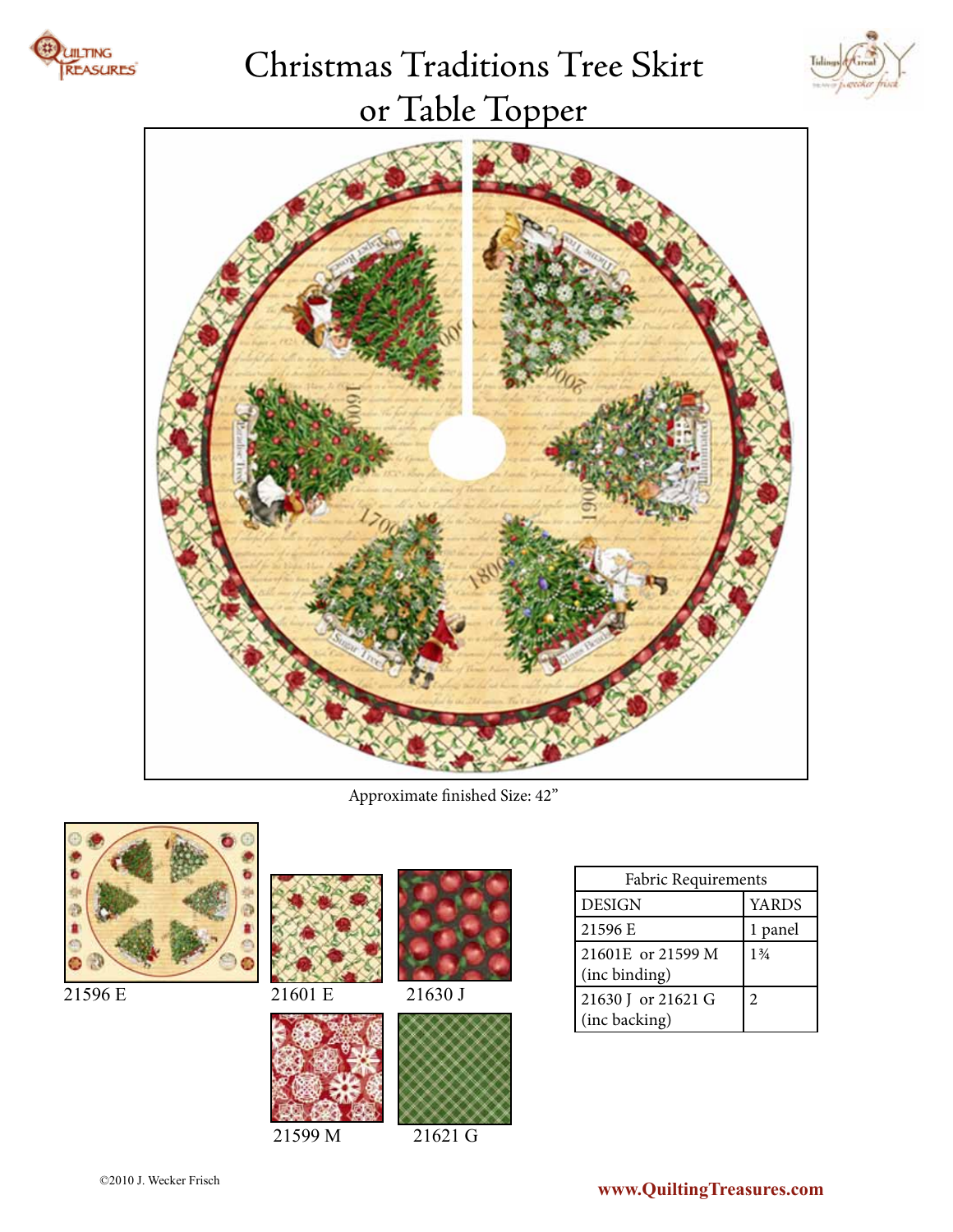

## Christmas Traditions Tree Skirt or Table Topper



Designed by Vicki Niro Approximate Finish Size 42" Round Skill Level: Intermediate

#### *Note: Handle all pieces carefully after cutting to*

*minimize stretching of bias edges. When pressing, be sure to move iron in an up and down motion ONLY - not back and forth.* 

#### **CUTTING**

**#21596E – Tree Panel** - Cut the skirt Panel ½" outside of the Dark Red Border. Fold circle in half, right side out and press. Fold the half circle in ⅓ pie shapes, centering a tree image in the middle of each pie shape. Press. Open out the circle and press each pie shape in half through the center of each tree motif. There will be (12) pie shapes. See **Figure 3 #21630J - Black Apples (Fabric B)**– Cut (1) 45" x 44"

(Width of Fabric). (BACKING)

Refer to Cutting Diagram below. Cut 12 Inner Border pieces.

**#21601E - Red Roses (Fabric A)**– Cut ¾ yard. From this piece and using your favorite method, make 175" of 2½" wide BIAS BINDING. Refer to Cutting Diagram below. Cut 12 Outer Border pieces.



Fold

#### **SEWING**

All seams are sewn with a ½" seam allowance.

1. Attach the inner curved edge of the Outer Border A piece to the outer curved edge of the Inner Border B. Stitch with Outer Border A against the feed dogs of the machine. Make (12) Border Units. Carefully press seam allowance toward Outer Border A. Figure 1



Figure 1

2. Sew the (12) Border Units together to create the Border ring. Press seams open. **Figure 2**





3. Pin the Border Ring to the Tree Panel right side together, matching Border Ring seams to the pressed fold lines. Pin carefully, easing any fullness. Sew with the Border Ring on the bottom (next to the feed dogs). **Figure 3**

Figure 3

#### **FINISHING**

Layer and quilt.

**Table Topper** - Bind using your favorite method. **Tree Skirt** -Using a compass draw a 5" circle around the center point of the tree skirt. Draw a straight line from the center point of the tree skirt to the outside edge. Center the line between the tree motifs. Cut on the straight line and around the circle. Bind the tree skirt using your favorite method. Use 12" lengths of binding or ribbon (optional) to make ties. Stitch ties to sides of slit.

*While all possible care has been taken to ensure the accuracy of this pattern, we are not responsible for printing errors or the way in which individual work varies.*

### **www.QuiltingTreasures.com**